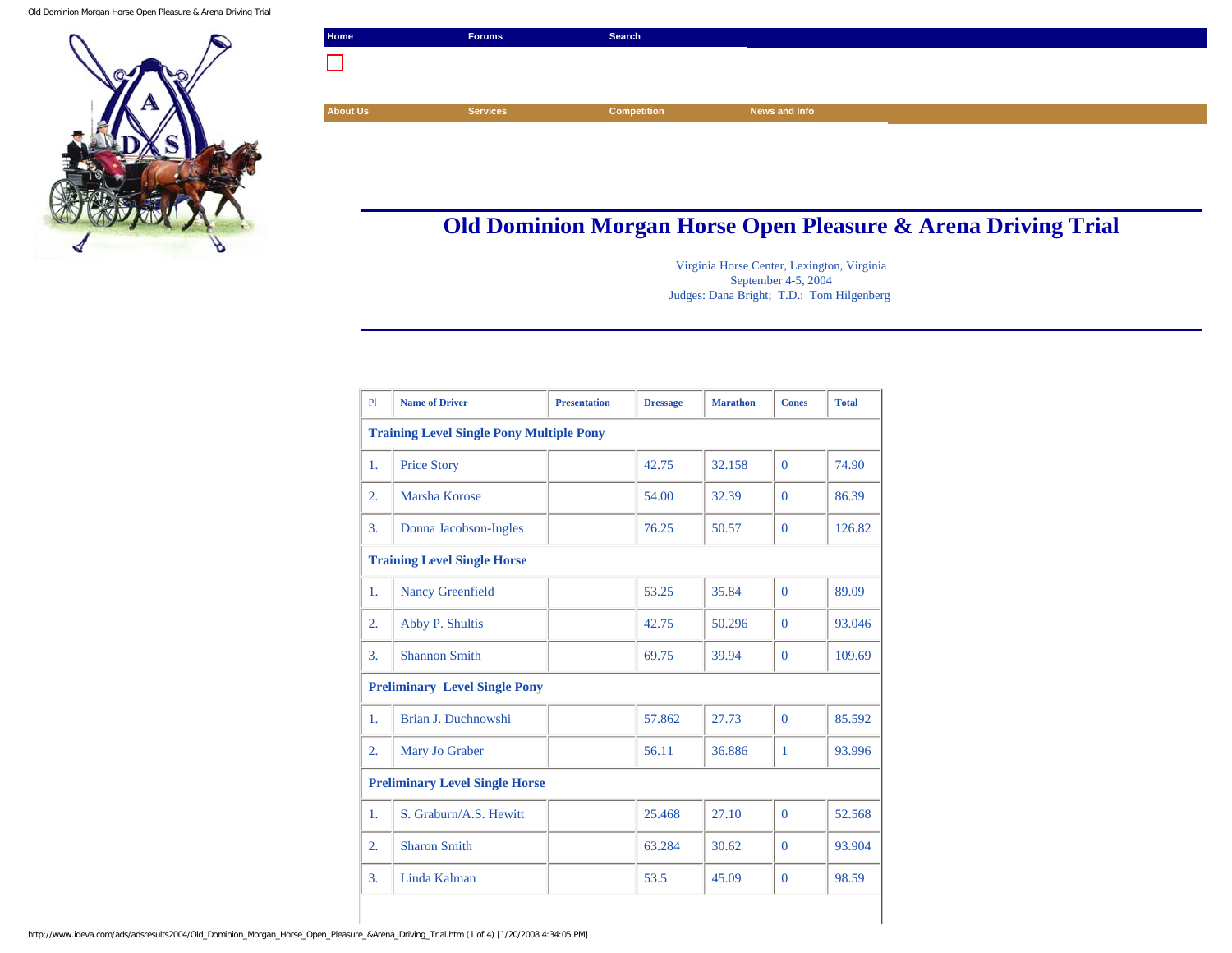| 4. | <b>Wendy Ying</b>           | 55.46 | 54.20 | $\Omega$ | 118.16 |
|----|-----------------------------|-------|-------|----------|--------|
|    | <b>Turn Out Pony</b>        |       |       |          |        |
|    | 1. Martha Duchnowski        |       |       |          |        |
|    | 2. Price Story              |       |       |          |        |
|    | 3. Susie Wilcher            |       |       |          |        |
|    | 4. Donna Jacobson Ingles    |       |       |          |        |
|    | <b>Turn Out Horse</b>       |       |       |          |        |
|    |                             |       |       |          |        |
|    | 1. Nancy Greenfield         |       |       |          |        |
|    | 2. Rochelle Temple          |       |       |          |        |
|    | 3. Abby P. Shultis          |       |       |          |        |
|    | 4. Ronald Nagy              |       |       |          |        |
|    | 5. Linda Kalman             |       |       |          |        |
|    | 6. Diane Hoffman            |       |       |          |        |
|    | <b>Working Pony</b>         |       |       |          |        |
|    | 1. Martha Duchnowski        |       |       |          |        |
|    | 2. Susie Welcher            |       |       |          |        |
|    | 3. Price Story              |       |       |          |        |
|    | 4. Donna Jacoboson Ingles   |       |       |          |        |
|    | <b>Working Horse</b>        |       |       |          |        |
|    |                             |       |       |          |        |
|    | 1. Nancy Greenfield         |       |       |          |        |
|    | 2. Rochelle Temple          |       |       |          |        |
|    | 3. Linda Kalman             |       |       |          |        |
|    | 4. Abby P. Shultis          |       |       |          |        |
|    | 5. Diane Hoffman            |       |       |          |        |
|    | 6. Ronald Nagy              |       |       |          |        |
|    | <b>Novice Working Pony</b>  |       |       |          |        |
|    | 1. Martha Duchnowski        |       |       |          |        |
|    | 2. Sarah Churchill          |       |       |          |        |
|    | 3. Price Story              |       |       |          |        |
|    |                             |       |       |          |        |
|    | <b>Novice Working Horse</b> |       |       |          |        |
|    | 1. Nancy Greenfield         |       |       |          |        |
|    | 2. Ronald Nagy              |       |       |          |        |
|    | 3. Clara Hendin             |       |       |          |        |
|    | 4. John & Nancy Hendricks   |       |       |          |        |
|    | <b>Reinsmanship Pony</b>    |       |       |          |        |
|    | 1. Martha Duchnowski        |       |       |          |        |
|    | 2. Price Story              |       |       |          |        |
|    | 3. Mary Jo Graber           |       |       |          |        |
|    | 4. Susie Wilcher            |       |       |          |        |
|    | 5. Donna Jacobson Ingles    |       |       |          |        |
|    |                             |       |       |          |        |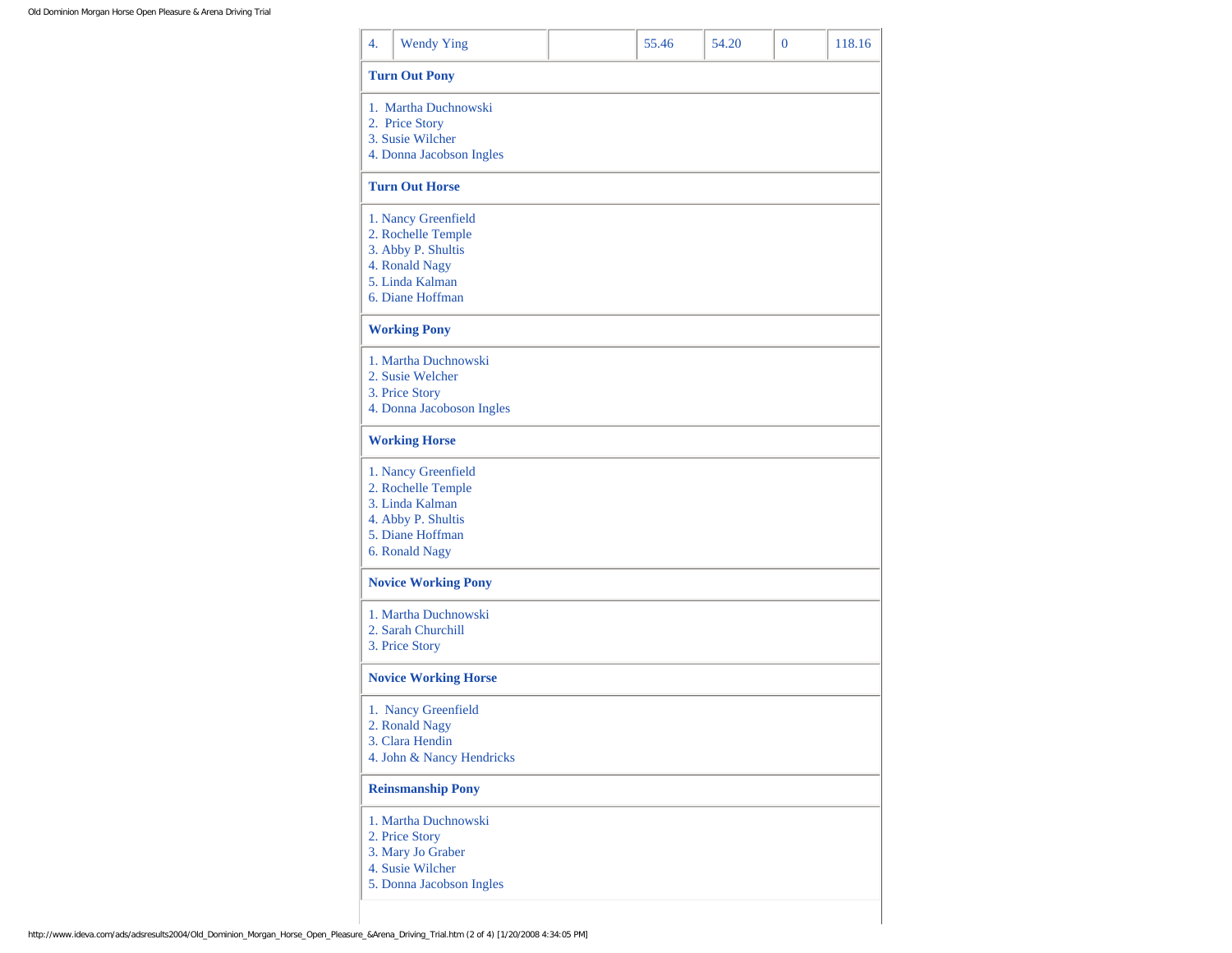| <b>Reinsmanship Horse</b>                                                                                                |
|--------------------------------------------------------------------------------------------------------------------------|
| 1. Rochelle Temple<br>2. Linda Kalman<br>3. Abby P. Shultis<br>4. Nancy Greenfield<br>5. Diane Hoffman<br>6. Ronald Nagy |
| <b>Progressive Cones Pony</b>                                                                                            |
| 1. Susie Wilcher<br>2. Martha Duchnowski<br>3. Mary Jo Graber                                                            |
| <b>Progressive Cones Horse</b>                                                                                           |
| 1. Linda Kalman<br>2. Rochelle Temple<br>3. John & Nancy Hendricks<br>5. Diane Hoffman<br>6. Nancy Greenfield            |
| <b>Gambler's Choice Pony</b>                                                                                             |
| 1. Sarah Churchill<br>2. Mary Jo Graber<br>3. Susie Wilcher<br>4. Donna Jacobson Ingles<br>5. Martha Duchnowski          |
| <b>Gambler's Choice Horse</b>                                                                                            |
| 1. Linda Kalman<br>2. Rochelle Temple<br>3. Abby P. Shultis<br>4. Ronald Nagy<br>5. Diane Hoffman<br>6. Nancy Greenfield |

 $\Delta$ **Company of the American State of the American State State** 

ADS Favorites: Competition Results -

**THE AMERICAN DRIVING SOCIETY 2324 Clark Rd. Lapeer, MI 48445 (810) 664-8666 FAX (810) 664-2405**